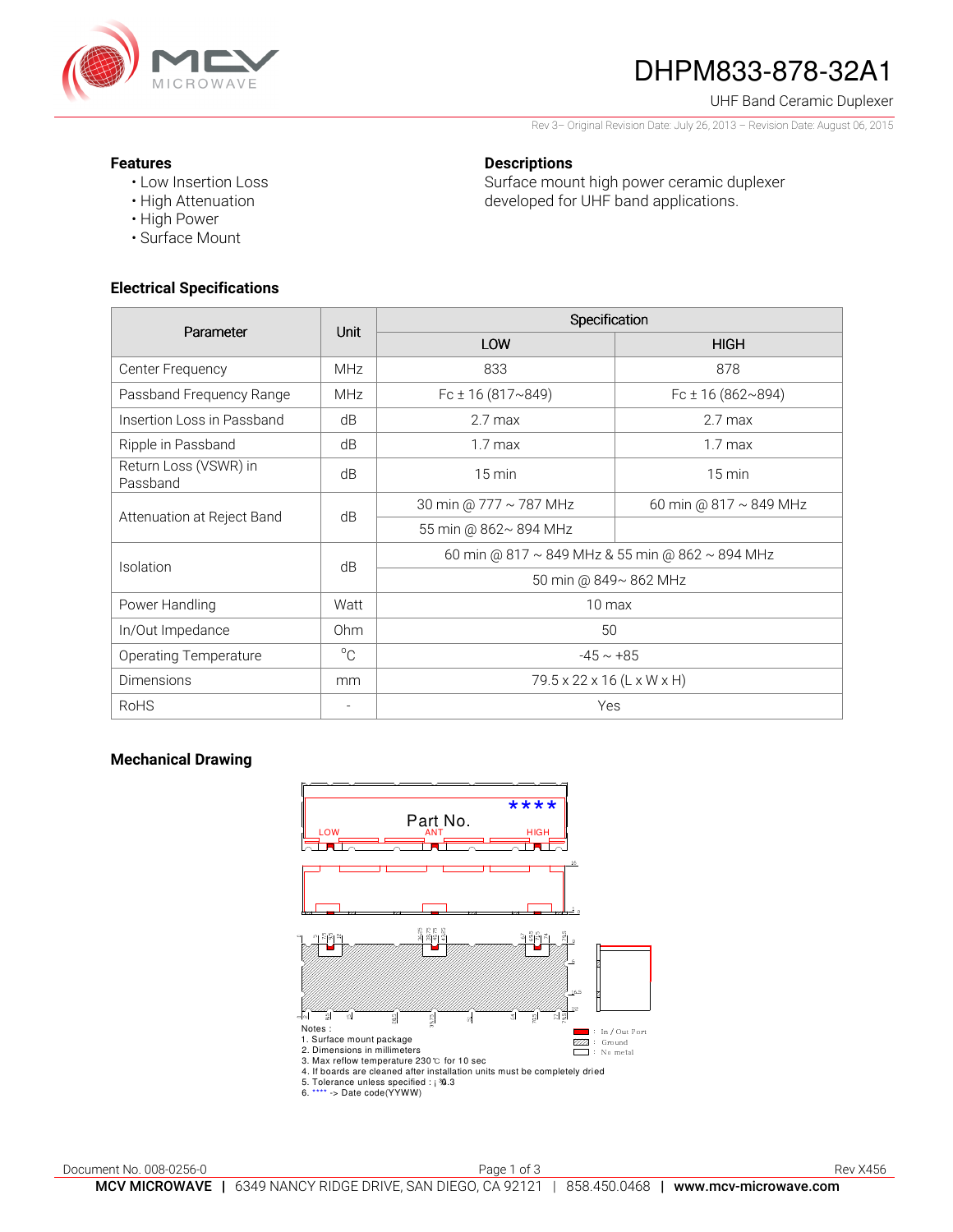

# DHPM833-878-32A1

#### UHF Band Ceramic Duplexer

Rev 3– Original Revision Date: July 26, 2013 – Revision Date: August 06, 2015

### **Recommended PCB Layout**



### **Electrical Response**